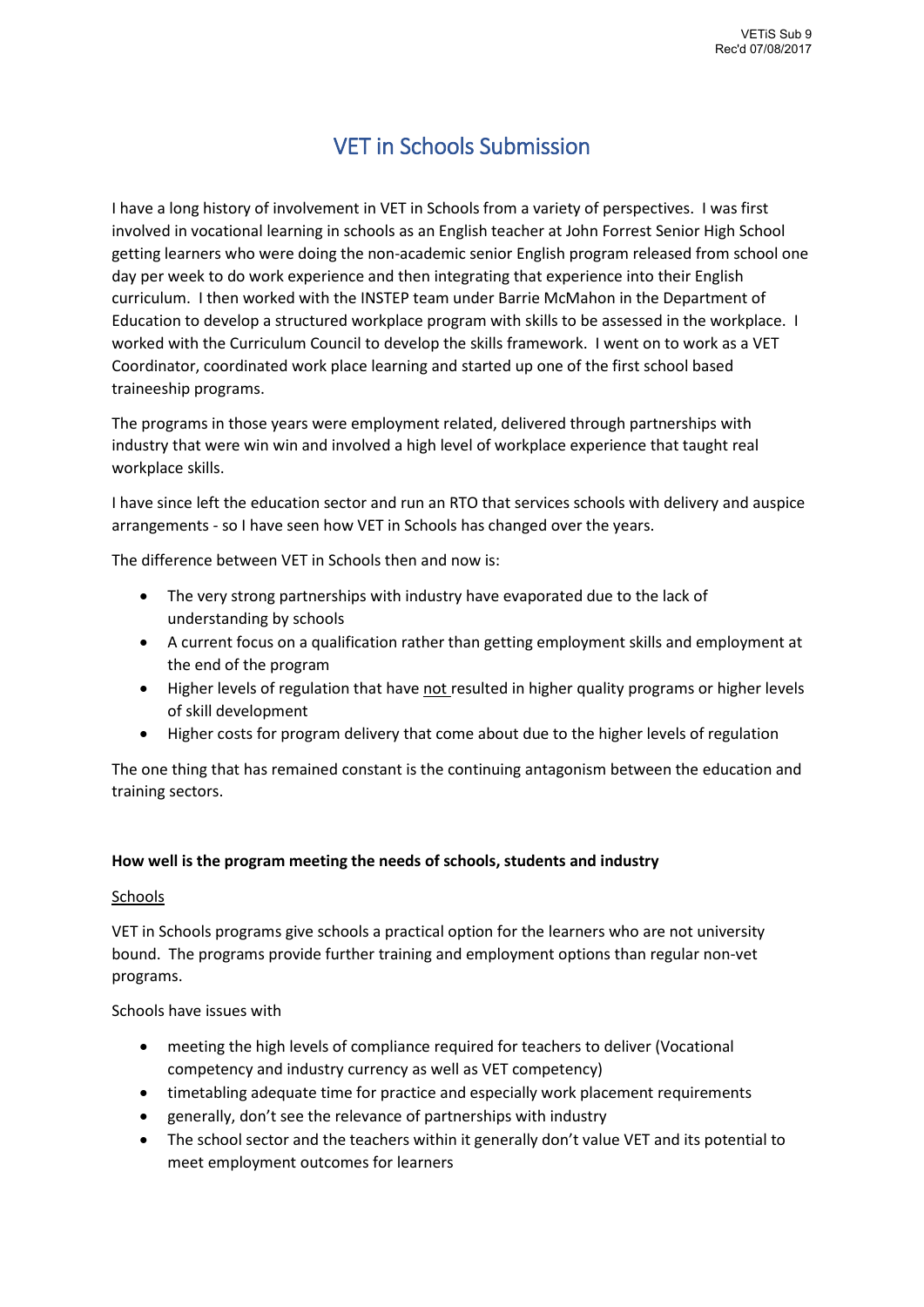## **Students**

VET programs are often not significantly different to mainstream schooling and the delivery mode often focuses on knowledge based learning. Students therefore often don't get the advantage of doing the programs.

Schools are generally unable to offer a variety of programs and don't adequately prepare their learners for employment based learning so students are disadvantaged in terms of accessing training in their chosen career area.

Many schools offer highly engaging relevant programs and the students are motivated and engaged. They gain skills and experiences that lead to employment and the development of maturity in the learners. This occurs when the teachers can focus on the delivery of outcomes and pay less heed to the areas of compliance that currently cause so much anxiety.

## **There are starting to be more of these in the schools we are currently working with.**

## **Challenges in regional and remote areas**

Regional and remote areas have problems with accessing employment for their populations and similarly have problems offering a range of vocational learning. Similarly, they have problems offering a full range of any educational programs. With innovative and creative teachers and trainers these issues can be overcome. The online learning environment (soon to integrate virtual reality) makes many things possible. We need to engage in some creative thinking to develop some options. In my previous years as an Enterprise and Vocational Education coordinator some of the remote schools had amazing projects that engaged the learners, contributed to the community and enhanced their skill development. One of those that I remember was a travelling disco using a bus that visited several of the schools. Vet competencies could easily be mapped to these types of projects.

At Skills Strategies International, we currently auspice and deliver a range of options to several regional areas. We have worked with schools to be creative and develop community projects such as community gardens.

#### **Registration and ongoing monitoring of training organisations**

VET in Schools is currently offered with the school as an RTO or in partnership with an outside RTO. The school as an RTO is I believe an effective model if it is adequately resourced by the administration. It means that a VET Coordinator works with the staff to ensure compliance is maintained and that exceptional delivery occurs. It works well if the principal and administration are on board and believe in VET in Schools as a educational model.

Administration buy in is just as important in a successful partnership model. The partnership model poses higher risk as other than threatening to withdraw their services (which is in fact highly effective) they have no authority over the school teacher/trainers. The effectiveness of the model is based on the purposeful relationship that is developed between the stakeholders and the collaboration to get the best outcomes. This is problematic for schools if VET isn't valued and problematic for the RTO due to the cost vs the risk. However, over time this can be effective for both parties.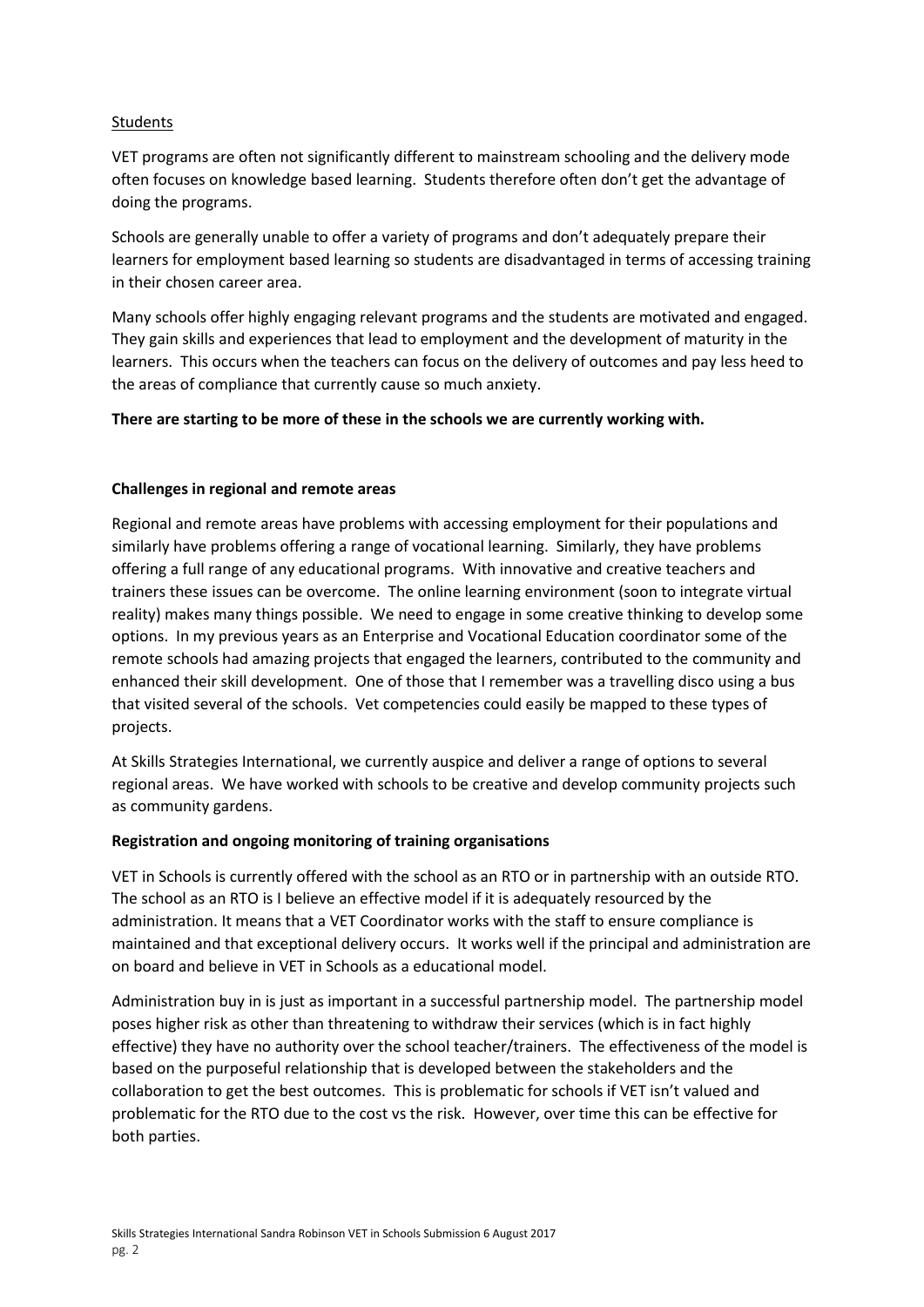In my early days in the VET sector we spent significant time and resources doing destination surveys and monitoring changes in student behaviour as a result of the programs. This was an effective monitoring device for program quality. I believe it has been replaced by higher levels of regulation.

Regulation and monitoring of school based VET programs is by the RTO and the regulator (TAC or ASQA)

The regulation that is involved in VET in Schools programs for any schools that work with Skills Strategies International include:

- Teachers must complete their TAE qualification. From October 2017, this will include a substantial time in training (6-12 months is the volume of learning recommended but this can be reduced somewhat due to teacher delivery experience. However, the regulations in the VET sector and unpacking training packages are so complex that even teachers cannot expect considerable shortening of the time)
- Teachers must complete the certificate they are expecting to deliver prior to enrolling in the TAE (after October 2017)
- Teachers must demonstrate vocational and industry currency
- Negotiate a training contract with an RTO (once all of the above has been established)
- Develop a learning and assessment plan for the delivery that meets the qualification requirements
- Develop a PD plan to maintain skill levels (including maintaining industry skills). This is recommended to be 20 hours per year
- Attend validation and moderation sessions
- Be available to meet with the RTO to demonstrate the courses are delivered compliantly
- Participate in audits by the RTO and by the regulator

Schools who value the vocational education and have been(doing VET for some time) seem to take this in their stride and have no problems conforming. Those who don't get support seem to struggle.

In general, the high level of regulation in the training sector adds an enormous cost burden to all stakeholders, including schools. And it doesn't necessarily contribute to quality outcomes. We need to find ways to remove the cost burden, maybe considering deregulating delivery and having external assessment. Challenges such as these will become more important with the need for flexibility to respond to the ever-increasing changes in the industry sector. The inflexibility of the bureaucratic organisations doing the decision making and regulation will leave industry looking for other options.

## **Resourcing of the program**

As an RTO working in the VET in Schools space we are aware that some schools have no problems resourcing their programs and others are consistently crying poor and scratching for funds. As an outside organisation one wonders why there is this inconsistency. However there has been a recent escalation which we believe is brought about by the proposed changes to the TAE and the higher levels of regulation and the risk of partnering with an RTO that may be closed down or go into liquidation.

The increasing cost of VET delivery is not restricted to schools. However, in a tight economic environment with completing demands for limited public funds some priorities have to be made. University entrants provide more kudos for schools and funds are often distributed unevenly to